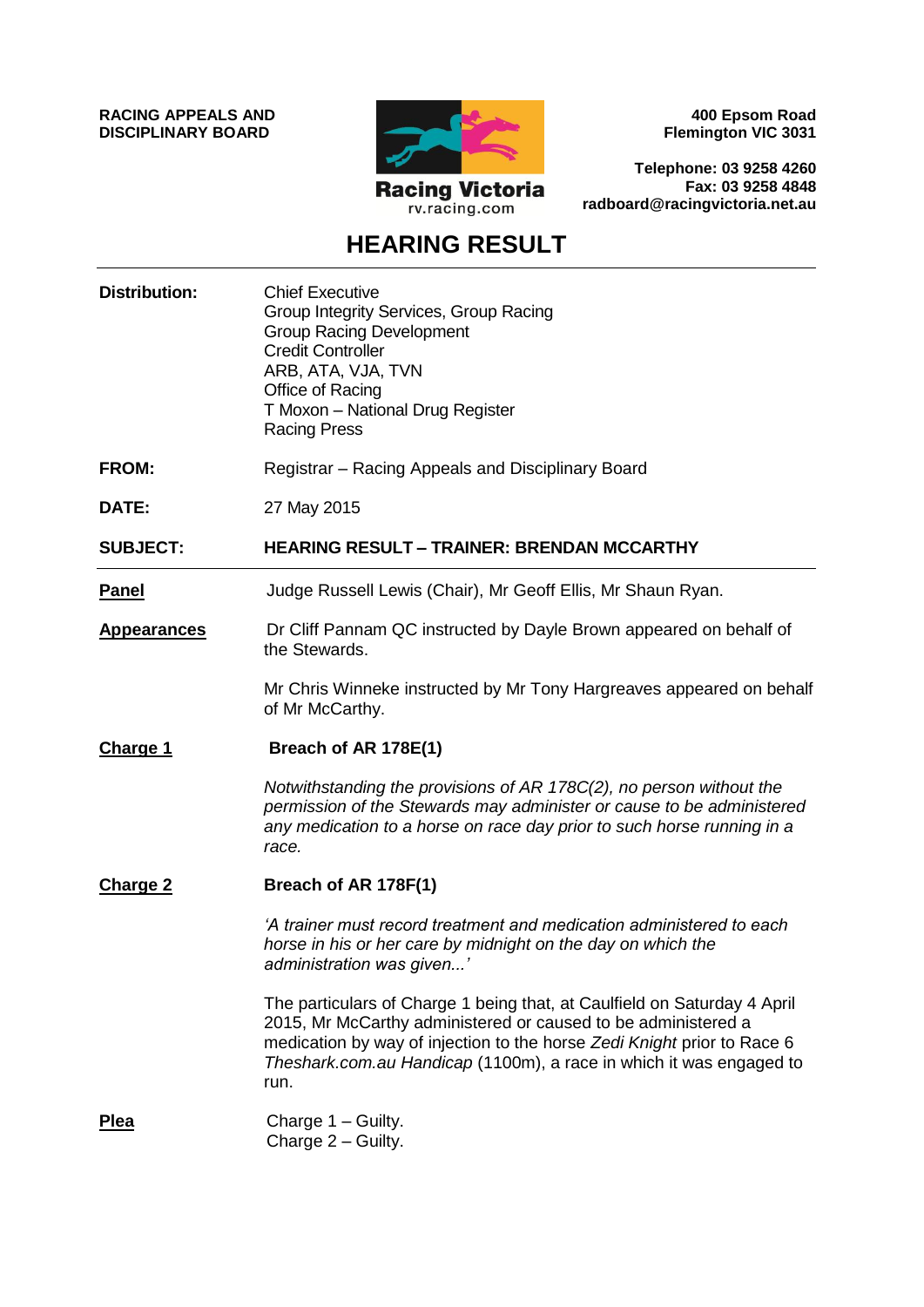**Decision Charge 1 - Mr McCarthy convicted and suspended for a period of three** months commencing from midnight on Wednesday 3 June 2015.

> Charge 2 - Mr McCarthy convicted and fined \$750 – due on or before 30 June 2015.

**Georgie Gavin Registrar - Racing Appeals and Disciplinary Board**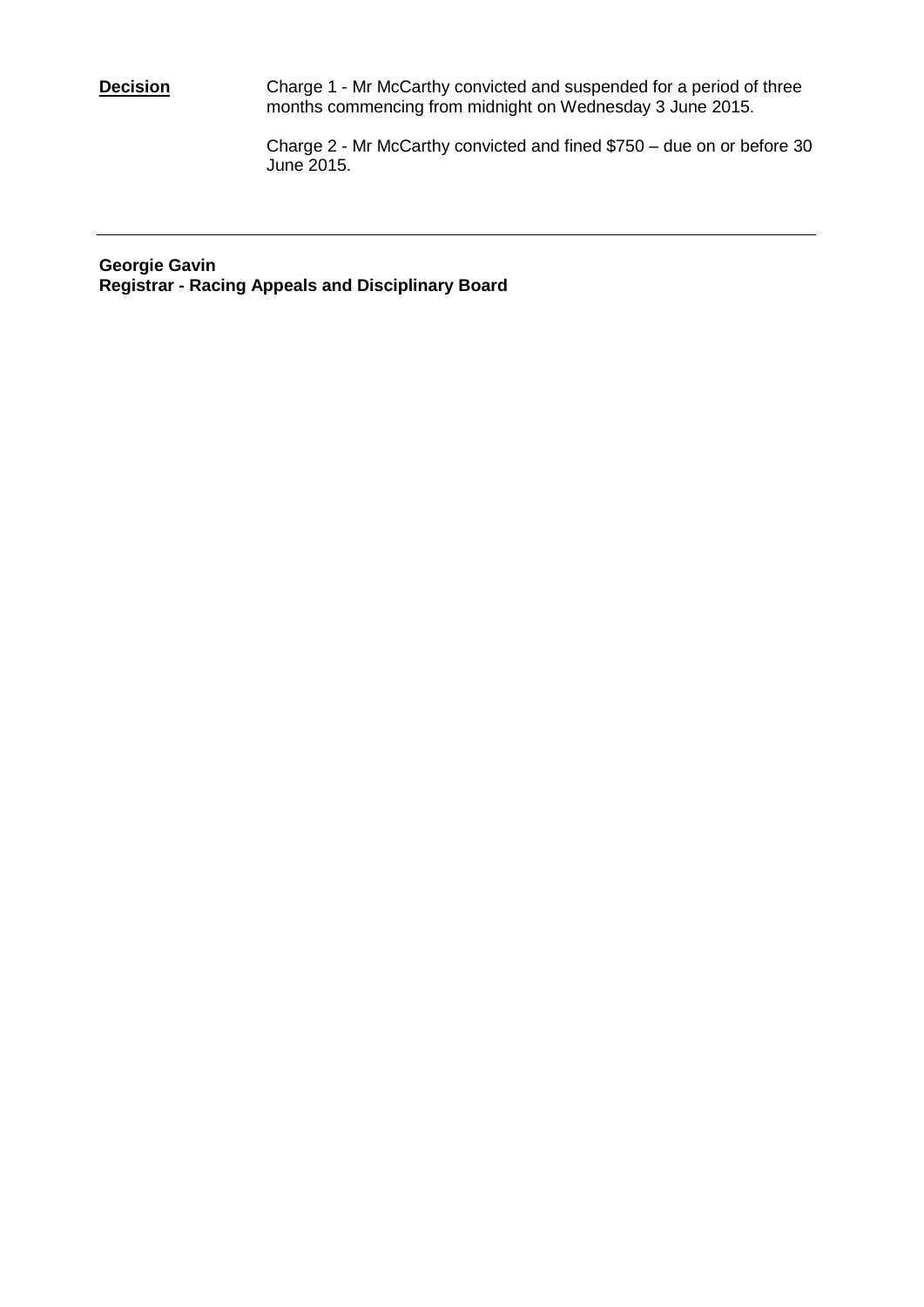## **TRANSCRIPT OF PROCEEDINGS**

## **RACING APPEALS AND DISCIPLINARY BOARD**

 $\_$  , and the set of the set of the set of the set of the set of the set of the set of the set of the set of the set of the set of the set of the set of the set of the set of the set of the set of the set of the set of th

**HIS HONOUR JUDGE R.P.L. LEWIS, Chairman MR G. ELLIS MR S. RYAN**

**EXTRACT OF PROCEEDINGS**

**DECISION**

**TRAINER: BRENDAN McCARTHY**

**MELBOURNE**

## **WEDNESDAY, 27 MAY 2015**

DR C.L. PANNAM QC appeared on behalf of the RVL Stewards

MR C. WINNEKE appeared on behalf of Mr B. McCarthy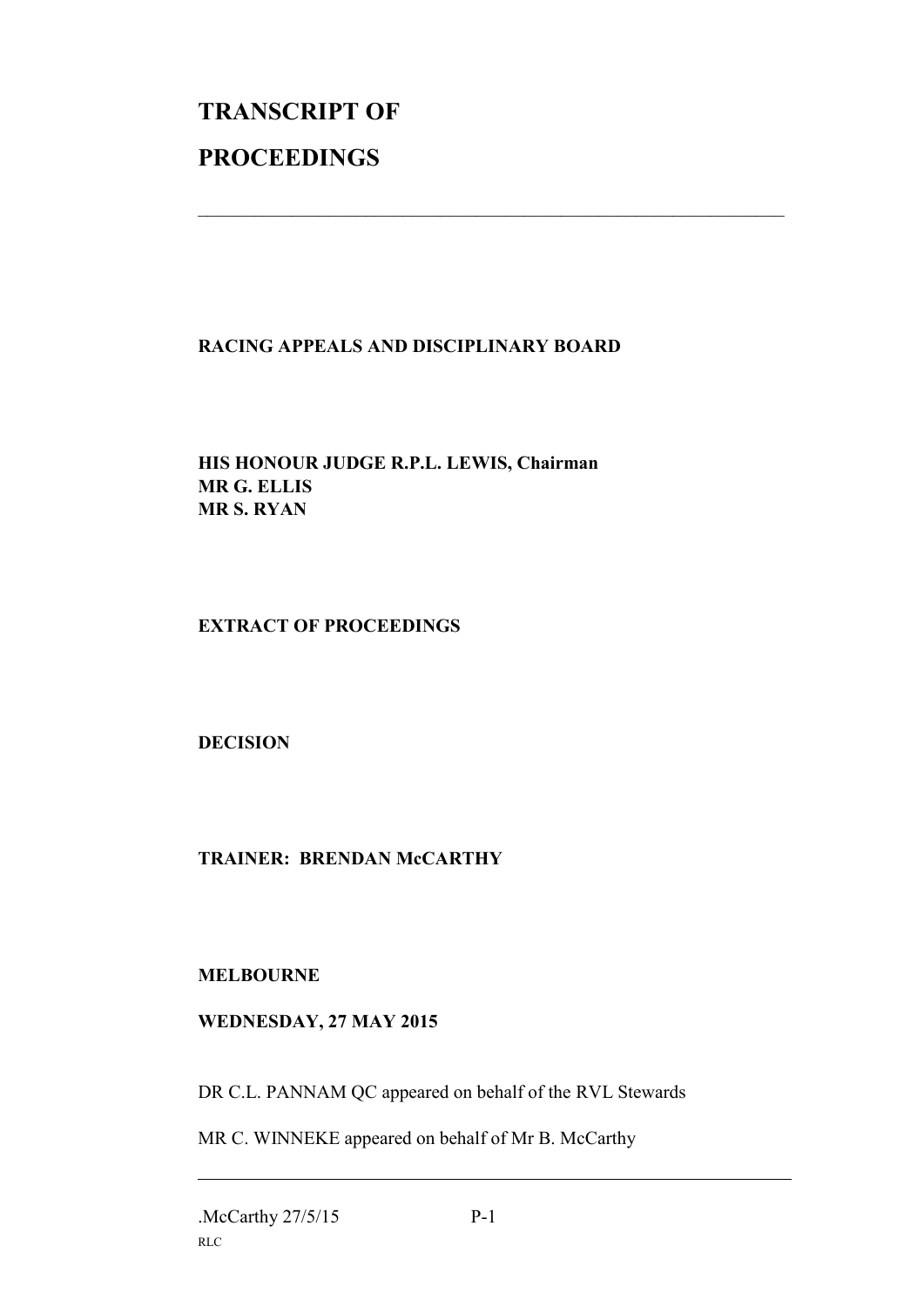CHAIRMAN: Mr Brendan McCarthy has pleaded guilty to one charge laid under Australian Rule 178E(1) and to one charge laid under Australian Rule 178F. The first charge reads as follows:

*(1) Notwithstanding the provisions of AR 178C(2), no person without the permission of the Stewards may administer or cause to be administered any medication to a horse on race day prior to such horse running in a race.*

The particulars of the charge are (1) you are and were at all relevant times a trainer licensed by Racing Victoria; (2) you are and were at all relevant times the trainer of the horse, Zedi Knight; (3) on 4 April 2015, Zedi Knight was entered to run in race 6, theshark.com.au Handicap over 1100 metres at Caulfield; (4) in contravention of AR 178E(1), on 4 April 2015, you administered or caused to be administered a medication by way of injection to Zedi Knight which was engaged to run in the above race.

The relevant part of the second charge reads as follows:

*(1) a trainer must record treatment and medication administered to each horse in his or her care by midnight on the day on which the administration was given and each record must include the following information.*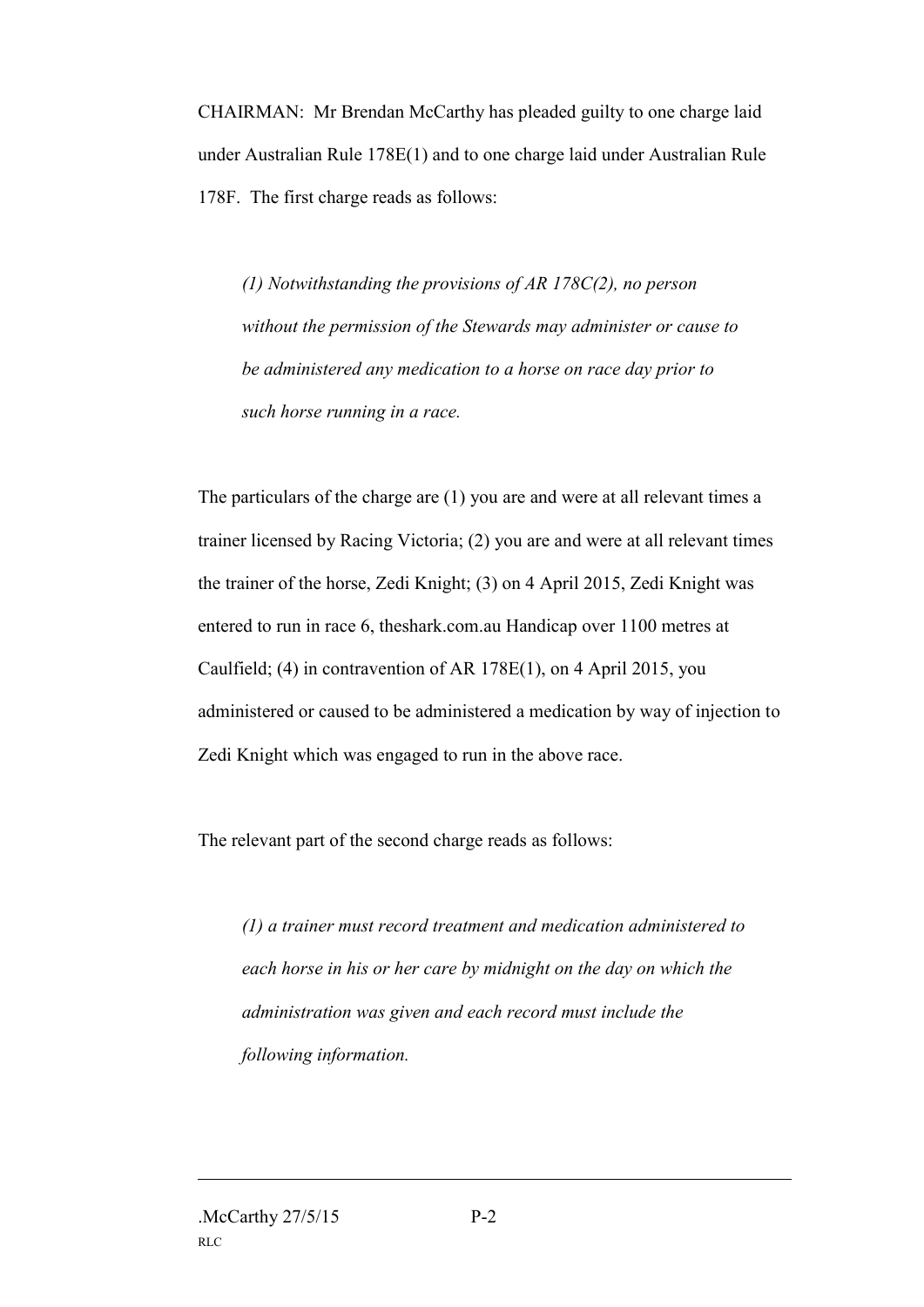There is set out the information required. The particulars of the charge, so far as are relevant, are: contrary to the minimum requirements of AR 178F(1), you failed to make, keep and retain an accurate record of treatment administered to Zedi Knight.

The essential facts relating to charge 1 are as follows: on race morning, at approximately 9 am, two members of the Compliance Assurance Team, Messrs Stevens and Scarlett, arrived at McCarthy's Caulfield stables and inspected Zedi Knight. As part of the inspection, the horse's neck was scanned. During that process, Stevens found nothing unusual of note on the nearside of the horse's neck in the immediate vicinity of the jugular vein. The Stewards then left the stables. Later, they returned unannounced at approximately 12.30 pm and again inspected the horse. They found a puncture mark as well as a small amount of fresh blood in the area of the jugular vein.

By his plea of guilty, Mr McCarthy has admitted that he administered the medication, which has not been specified, by way of injection that morning.

In this case, Dr Pannam, one of Her Majesty's counsel, appeared on behalf of the Stewards, and Mr Christopher Winneke appeared on behalf of Brendan McCarthy. When it was announced that what was going to be a contested matter had turned into a plea of guilty, the Board requested counsel to turn their minds to the provisions of AR 196(5) and Local Rule 73A, in particular, to consider the question of which special circumstance, if any, had application.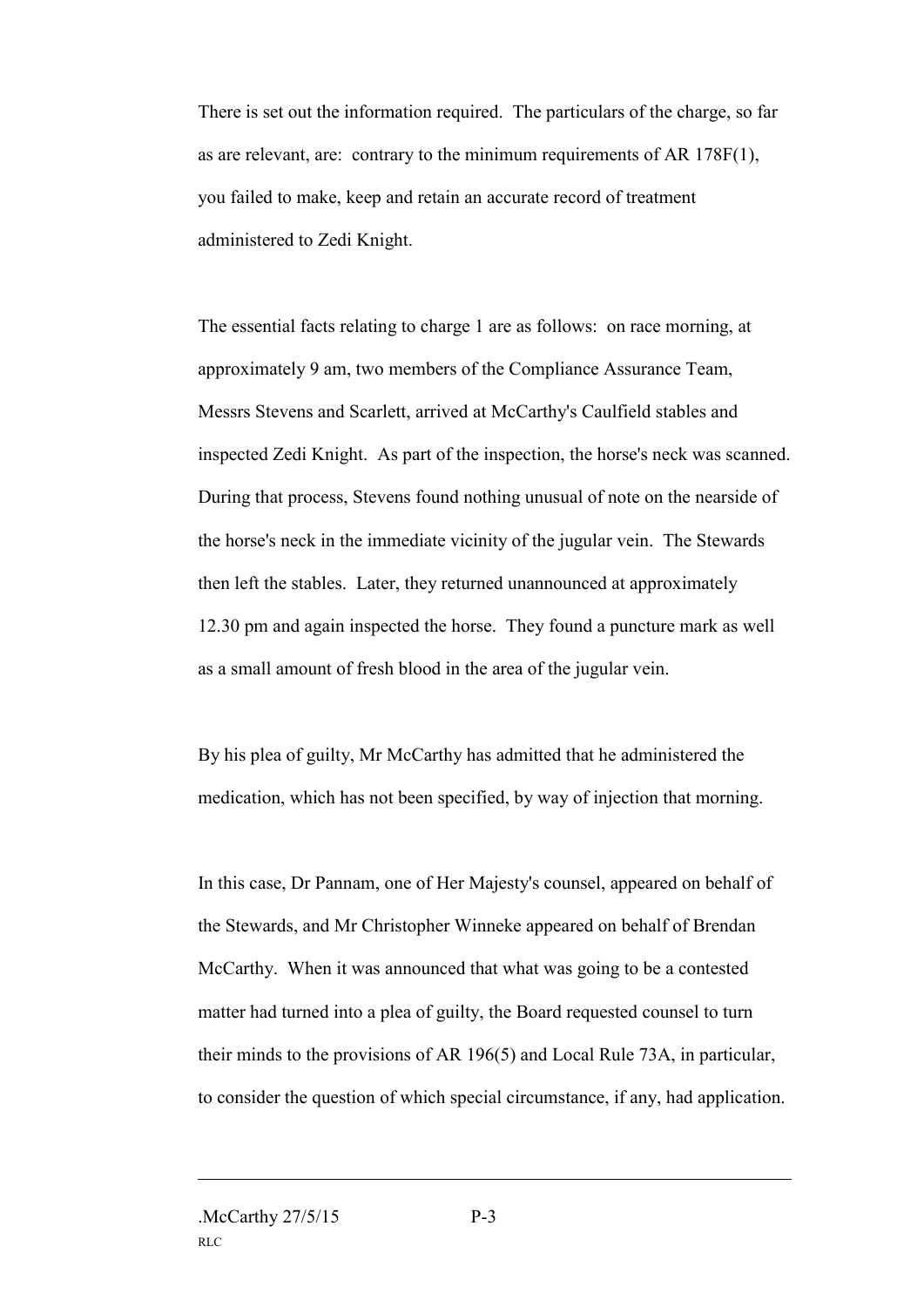Counsel duly considered the question and Mr Winneke provided the Board with a written submission which provided two bases in support of the proposition that a special circumstance had been established: (1) that McCarthy had pleaded guilty at an early stage; (2) that in the interests of justice, the circumstances may be deemed or considered to be special.

Dr Pannam did not oppose the submissions put by Mr Winneke and a copy of Mr Winneke's submissions are appended to the Board's reasons. Dr Pannam provided the Board with a copy of the Stewards' submissions as to the meaning of "the interests of justice" which have previously been referred to in the case of Beshara.

The Board has considered the material provided by counsel and has concluded that a special circumstance has been established by way of an early plea of guilty and by satisfying the Board that it is in the interests of justice so to find. The Board takes into account the savings of cost and expenses and inconvenience as a result of the plea of guilty.

Mr McCarthy's past record of breaches of the rules does not entitle him to any discount. He has numerous infringements for what may be termed administrative offences, but notably was fined the sum of \$4000 by the RAD Board in November 2006 for a breach of AR 178 and was fined \$2000 in May 2006, and more recently was fined \$500 for a minor breach of AR 175(k).